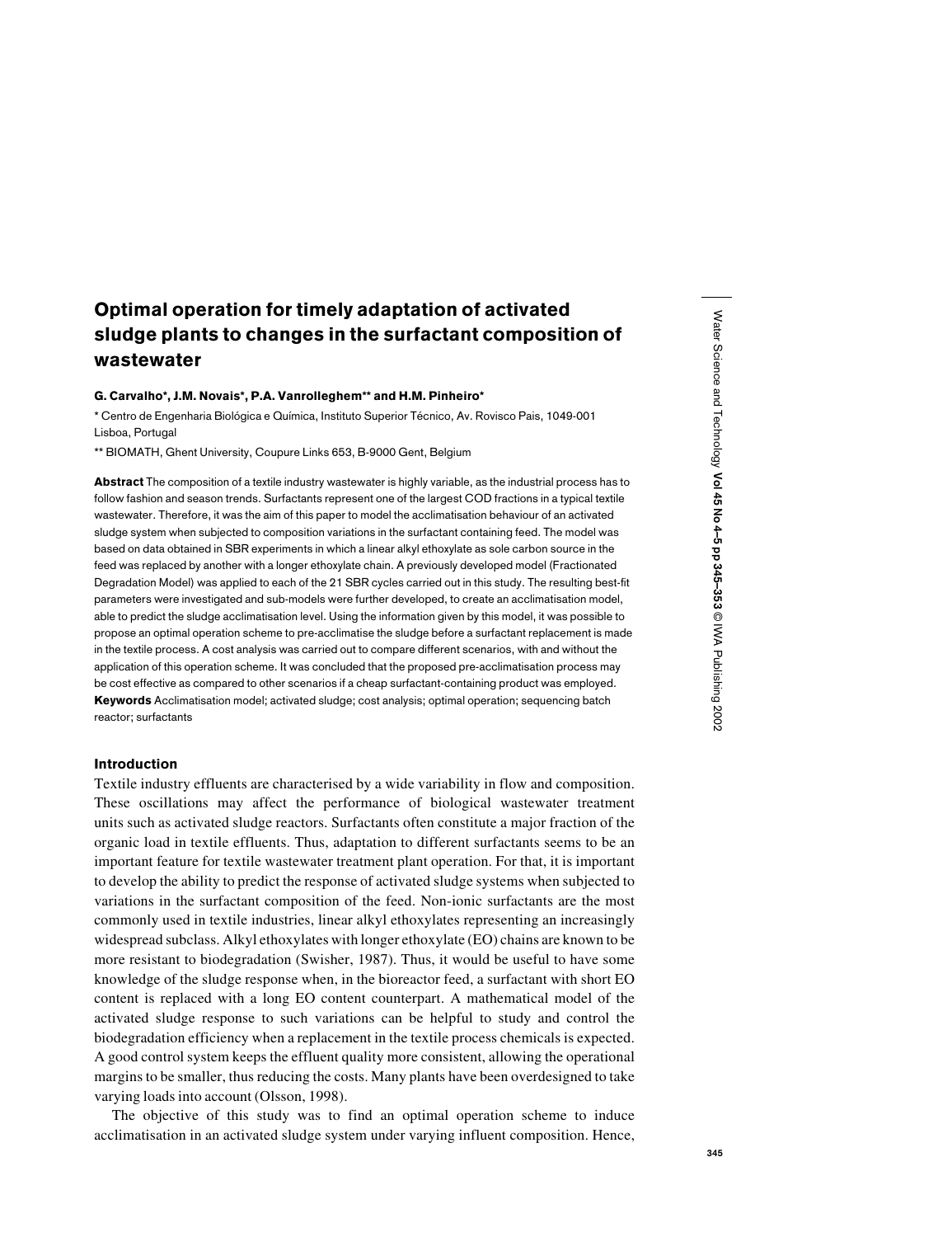the biological system could be operated steadily, with no adaptation times and overdesigned tanks being needed.

A dynamic model (Fractionated Degradation Model or FDM) was previously developed to describe activated sludge degradation of non-ionic surfactants (Carvalho *et al*., 2001). This model was based on the assumption of three sequentially degraded COD fractions, where the second fraction is a metabolite of the original molecule and the third fraction is a more slowly biodegradable metabolite resulting from the secondary degradation. This is presented in the following scheme:



In this work, the FDM was used as a basis for an acclimatisation model applied to predict the sludge performance and degradation capacity as sludge adapts to a different non-ionic surfactant.

# Materials and methods

#### Materials

The experimental data was obtained in a 4.8 l laboratory-scale Sequencing Batch Reactor (SBR) with a 24 hour computer-controlled cycle, consisting of 18 min filling, 21 h 45 min aeration, 60 min settling, 28 min drawing off the exhausted supernatant and 29 min idle. A hydraulic retention time of 27 h and a sludge retention time of 15 days were imposed. Other details concerning the SBR inoculum, feed composition and maintenance are described elsewhere (Carvalho *et al*., 2000). Biodegradation was monitored by Chemical Oxygen Demand (COD) and Total Organic Carbon (TOC) measurements, specific titrimetric analysis of the non-ionic surfactant concentration (NIO) and sequential closed respirometry. About one hour of aeration at the beginning of the experiment was needed to achieve a stable endogenous respiration rate before the injection of the carbon source, giving a working aeration time of 20.8 h. Polyoxyethylene 4 and 10 lauryl ethers (referred to as Brij 30 and POE-10-LE, respectively) were consecutively fed to the SBR as sole carbon source (laboratory-grade products from Sigma, USA). A food to microrganism ratio of 0.4 gCOD/gCOD was imposed. Sludge adapted to Brij 30 was fed with POE-10-LE and the acclimatisation process was followed for 21 days.

#### Mathematical data treatment

The FDM was fitted to the respirometric and titrimetric data from the 21 SBR cycles fed with POE-10-LE, using the WEST<sup>®</sup> modelling and simulation software environment (Hemmis NV, Kortrijk, Belgium), through a Simplex optimisation routine. The model consists of nine equations and eleven parameters, which were fitted to each batch experiment data by the aid of a weighted sum of squared errors cost function (the weights were 1,000 and 0.0001 for respirometric and NIO data, respectively). In addition, two degradation capacity indicators  $(k_1 \text{ and } k_2)$ , Carvalho *et al.*, 2000) were calculated by plotting the logarithm of the NIO data  $(k_1)$  and TOC data  $(k_2)$  against time, corresponding to apparent first order kinetic constants for the studied surfactants. The NIO data reflect the decrease in surfactant properties (fraction  $S_{51}$ ) or primary degradation, whereas the TOC data reflect the secondary or ultimate degradation (all fractions).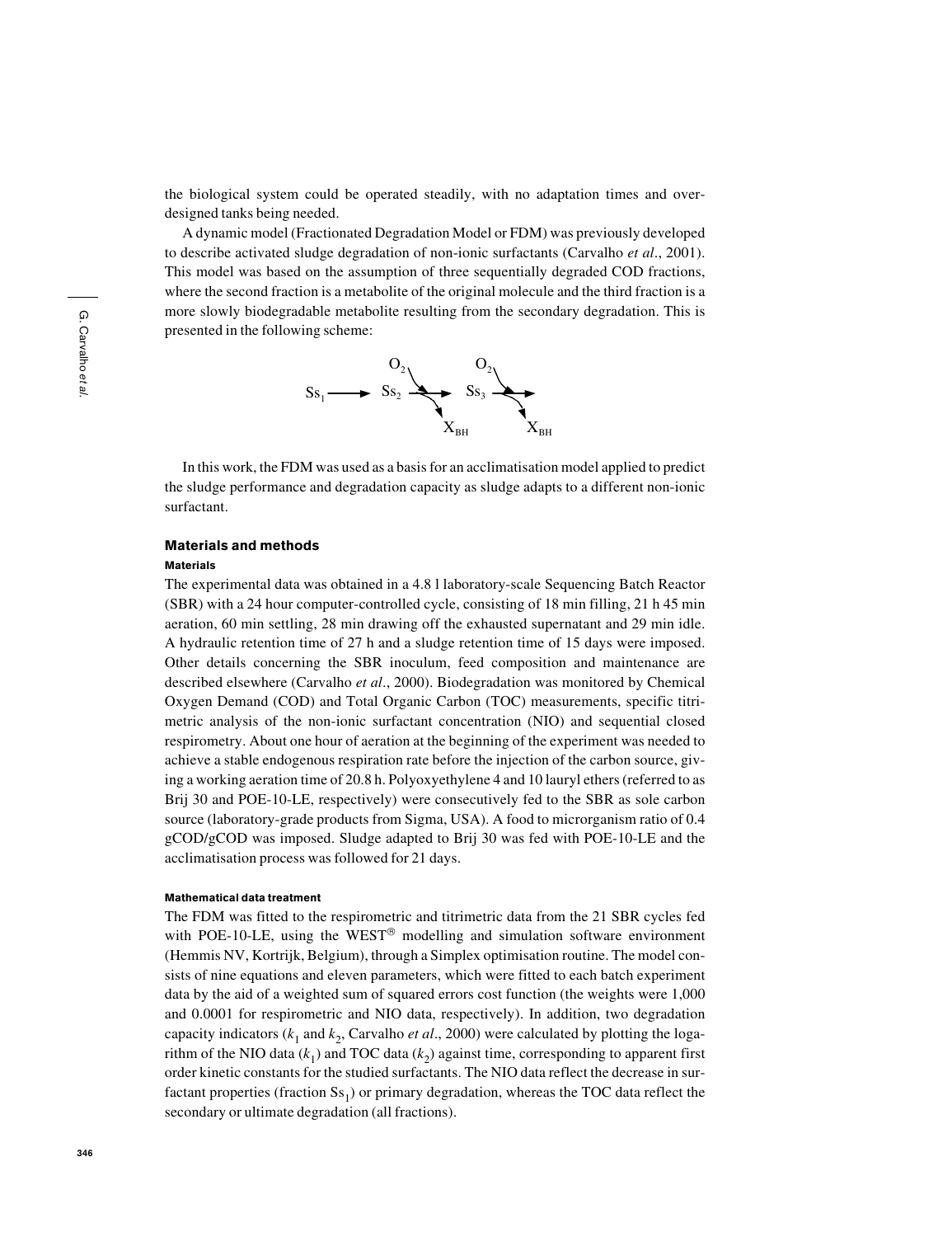# Results and discussion

### Calibration of the fractionated degradation model to POE-10-LE acclimatisation data

The FDM parameters were optimised to the data from the sludge acclimatisation study to POE-10-LE and good fits were obtained, as exemplified in Figure 1 for cycles 1, 9 and 19.

The time evolution of the eleven FDM parameters as the acclimatisation proceeds is shown in Figure 2. Table 1 summarises the average values and corresponding standard deviations.

An attempt to prove the structural identifiability of the model (results not shown; Dochain *et al*., 1995) failed due to the high complexity of the resulting differential equations. Therefore, the parameters that should be submitted to estimation were identified by performing a sensitivity analysis. It was found that the model was not sensitive to variations of  $b_H$ , which was fixed to a typical value (Table 1).  $K_{S1}$  had also little influence on the cost function during the initial assays. Therefore, the value determined by trial and error was kept constant during the first 5 SBR cycles. Finally, this analysis revealed low model sensitivity towards variations of the parameter  $K_p$ .



Figure 1 Respirometric experimental data and results given by the FDM for cycles 1, 9 and 19 of sludge acclimatisation to POE-10-LE. Experimental data  $(\bullet)$ , model  $(\cdot-)$ 



Figure 2 Variation of the FDM parameters along the 21 days of the acclimatisation study to POE-10-LE. See Table 1 for nomenclature and units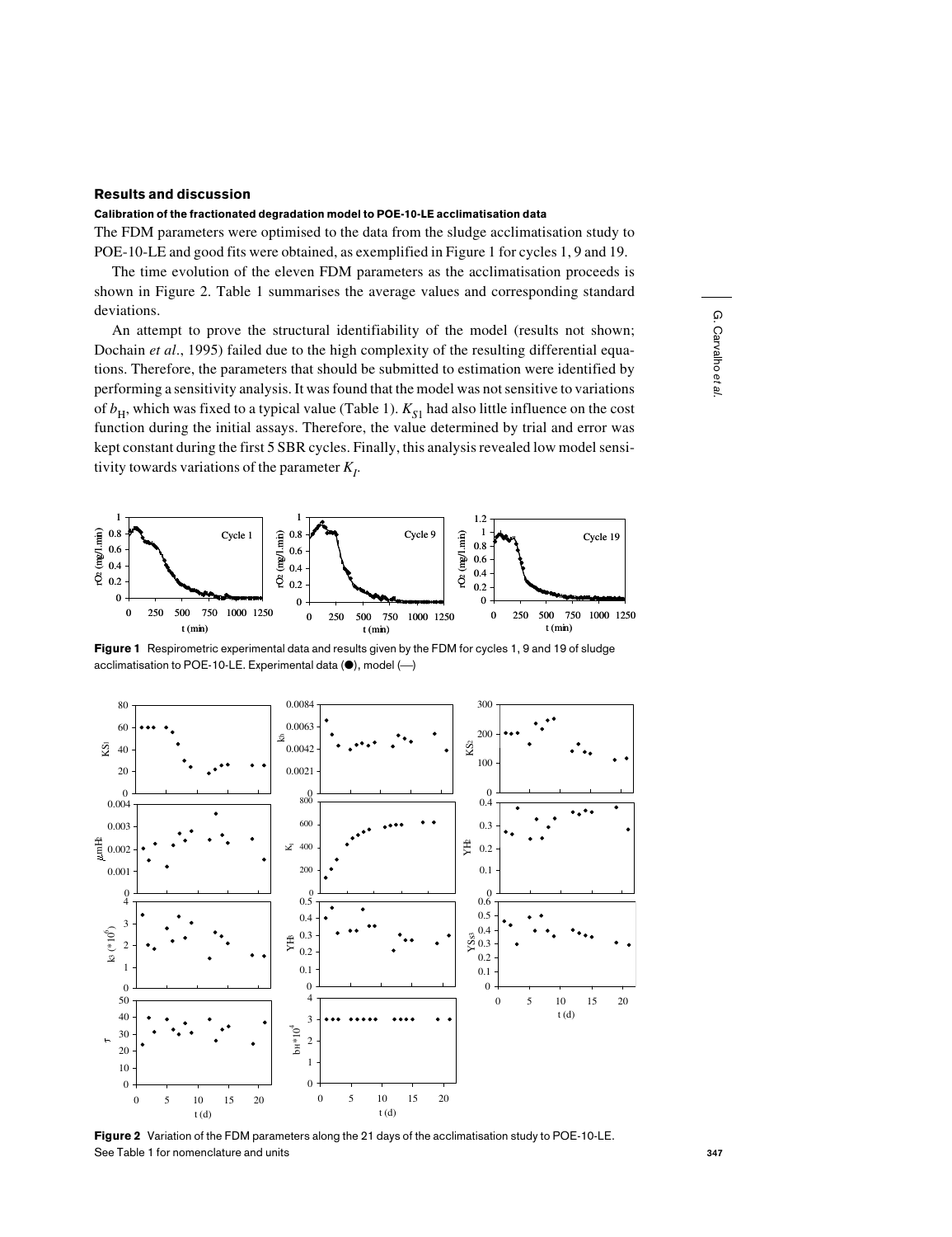**Table 1** Average values and corresponding standard deviations of the FDM parameters during sludge acclimatisation to POF-10-LE

| <b>Parameter</b><br>Meaning                |                                                             | Average       | St. dev. (%) |
|--------------------------------------------|-------------------------------------------------------------|---------------|--------------|
| $K_{S1}$ (mg/l)                            | Affinity constant for Ss,                                   | 38            | 45           |
| $k_h$ (min <sup>-1</sup> )                 | Hydrolysis rate constant of Ss <sub>1</sub>                 | 0.0049        | 15           |
| $K_{\alpha}$ (mg/l)                        | Affinity constant for Ss <sub>o</sub>                       | 180           | 27           |
| $\mu$ mH <sub>2</sub> (min <sup>-1</sup> ) | Maximum specific growth rate for Ss <sub>2</sub>            | 0.0023        | 27           |
| $K_i$ (mg/l)                               | Inhibition constant for Ss <sub>2</sub>                     | 485           | 33           |
| $k_2$ (min.mg/l) <sup>-1</sup>             | First order kinetic constant for Ss <sub>3</sub>            | $2.3*10^{-6}$ | 28           |
| $b_{\text{H}}$ (min <sup>-1</sup> )        | Decay rate for heterotrophic biomass                        | 0.0003        | 0            |
| $t$ (min)                                  | Transition time constant                                    | 33            | 16           |
| YH <sub>2</sub> (mgCOD/mgCOD)              | Yield of heterotrophic biomass from Ss <sub>2</sub>         | 0.32          | 16           |
| YH <sub>3</sub> (mgCOD/mgCOD)              | Yield of heterotrophic biomass from Ss <sub>3</sub>         | 0.33          | 22           |
| YSs <sub>3</sub> (mgCOD/mgCOD)             | Yield of conversion of Ss <sub>2</sub> into Ss <sub>3</sub> | 0.39          | 17           |

## Acclimatisation model

The profiles displayed in Figure 2 and the standard deviations presented in Table 1 seem to indicate that the acclimatisation observed on the sludge performance was mainly due to evolution of parameters  $K_{S1}$  and  $K_I$ . Although the  $K_I$  values were poorly identifiable from a single batch experiment, it was found that fitting the whole series with the least parameters being changed was best achieved by varying  $K_i$  in addition to  $K_{\text{c1}}$ . In other words,  $K_i$  was poorly identifiable from the single batch tests but its time evolution could be identified well from the complete set of batch experiments. The parameters  $K_{S1}$  and  $K_I$  were thus selected to quantify sludge acclimatisation. By observation of the respective profiles along the consecutive batch assays, the following secondary model structures of FDM parameter evolution could be proposed:

$$
\frac{dK_{S_1}^{acc}}{dt} = a * \frac{S_{S_1}}{b + S_{S_1}} * (K_{S_1}^{acc} - K_{S_1}^{acc}) * K_{S_1}^{acc}
$$
\n(1a)

$$
K_{S_1} = K_{S_1}{}^0 - K_{S_1}{}^{acc} \tag{1b}
$$

$$
\frac{dK_I^{acc}}{dt} = c \cdot \frac{Ss_2}{d + Ss_2} \cdot \left( K_I^{acc}_{m} - K_I^{acc} \right) \tag{2a}
$$

$$
K_I = K_I^0 + K_I^{acc} \tag{2b}
$$

with:  $K_{S_1}^0$ ,  $K_I^0$  = constitutive affinity and inhibition constants, exhibited by nonacclimatised sludge;

 $K_{S_1}^{acc}$ ,  $K_I^{acc}$  = affinity constant reduction and inhibition constant increment, resulting from acclimatisation;

 $a, c$  = acclimatisation rate constants for  $K_{S_1}^{acc}$  and  $K_I^{acc}$ ;  $b, d$  = affinity constants for  $K_{S_1}^{acc}$  and  $K_I^{acc}$ ;  $K_{S_1}^{acc}$ ,  $K_{Im}^{acc}$  = maximum values for  $K_{S_1}^{acc}$  and  $K_I^{acc}$ .

The proposed acclimatisation model consisted, thus, of the same equations as the FDM, where the parameters  $K_{S_1}$  and  $K_I$  were transformed into state variables given by Eqs (1) and (2). The other nine parameters were kept constant and equal to the average values presented in Table 1. With this model, it is possible to predict the acclimatisation state of an activated sludge system at a given time after the start of the new substrate feed to the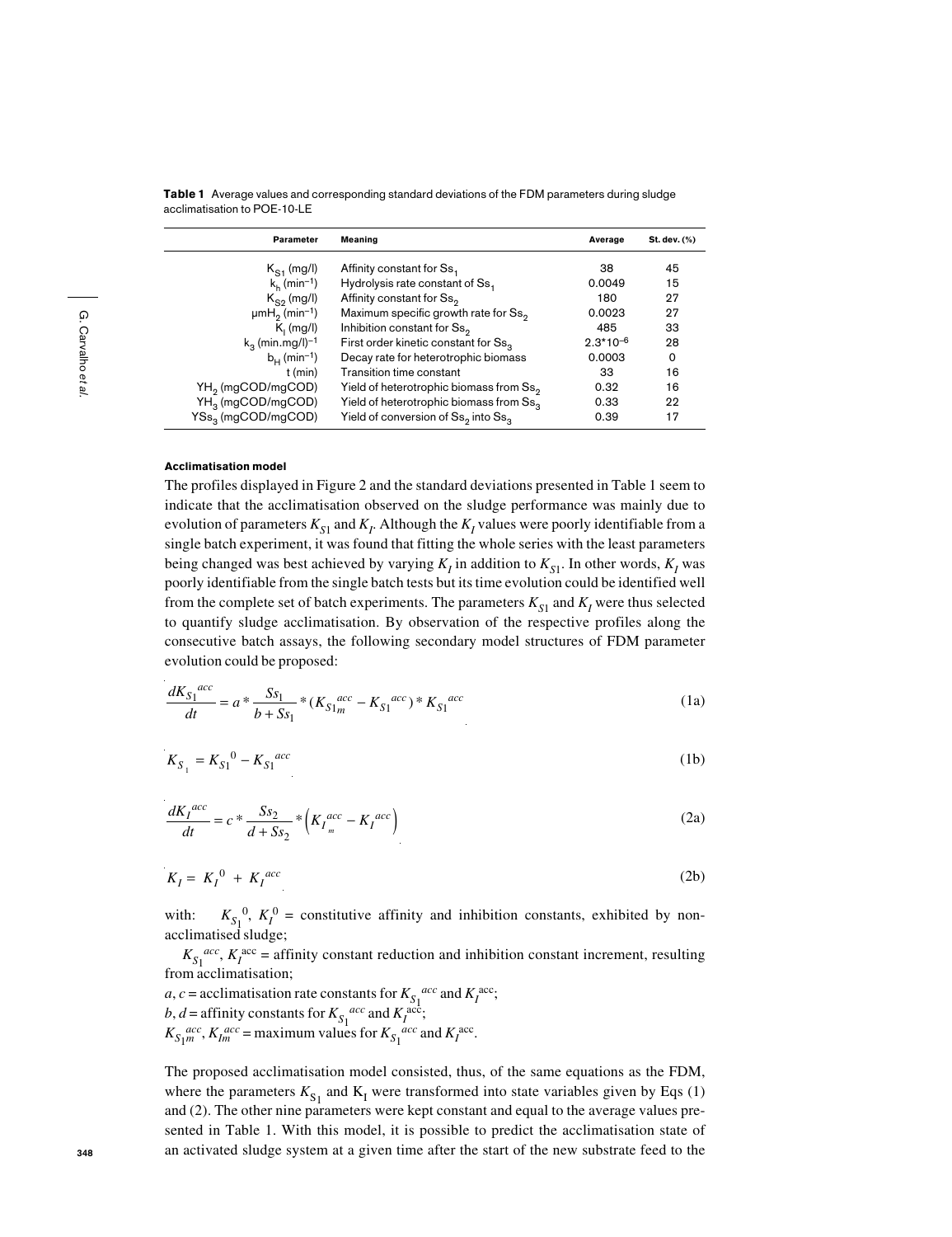**Table 2** Optimal values obtained for the acclimatisation parameters of the secondary models



**Figure 3**  $K_{\text{S1}}$  and  $K_1$  data ( $\bullet$ ) and values given by the respective models ( $\leftarrow$ ). Units of Table 1

reactor. This acclimatisation process can be followed in time through the evolution of the acclimatisation factors  $K_{S1}^{\text{acc}}$  and  $K_I^{\text{acc}}$ . The best fits corresponding to the calibration of these secondary models (Eqs (1) and (2)) are presented in Figure 3 and the respective parameter values are listed in Table 2.

## Acclimatisation indicators

In order to verify the acclimatisation model, the apparent first order kinetic constants  $k_1$  and  $k_2$  were used as acclimatisation indicators.  $k_2$  was obtained from TOC data, which were not used for the development of the FDM, and  $k_1$  was determined from NIO data, which were taken into account in the multivarible fitting of the FDM but with a very low weight. Based on the profiles of these two factors (Figure 4), two models were developed:

$$
\frac{d k_1^{acc}}{d t} = \alpha_1 * \frac{S s_1}{\beta_1 + S s_1} * (k_{\text{max}_1}^{acc} - k_1^{acc}) * k_1^{acc}
$$
\n(3a)

$$
k_1 = k_1^0 + k_1^{acc} \tag{3b}
$$

$$
\frac{d k_2^{acc}}{d t} = \alpha_2 * \frac{S_{tot}}{\beta_2 + S_{tot}} * (k_{\text{max}_2}^{acc} - k_2^{acc})
$$
\n(4a)

$$
k_2 = k_2^0 + k_2^{acc} \tag{4b}
$$

where the indices 1 and 2 stand for primary and secondary degradation, respectively, and:  $k_{1,2}^0$  = constitutive degradation rates, exhibited by non-acclimatised sludge;  $k_1$ ,  $\alpha$ <sup>2</sup> = degradation rate increments resulting from acclimatisation;  $\alpha_{12}$  = acclimatisation rate constants;  $\beta_{12}$  = affinity constants for the degradation rate increments;  $k_{\text{max}_2}^{acc}$  = maximum degradation rate increments;  $Ss_1$  = surfactant concentration (NIO data);  $S_{\text{S}_{\text{tot}}}$  = total substrate concentration (original surfactant molecule and metabolites).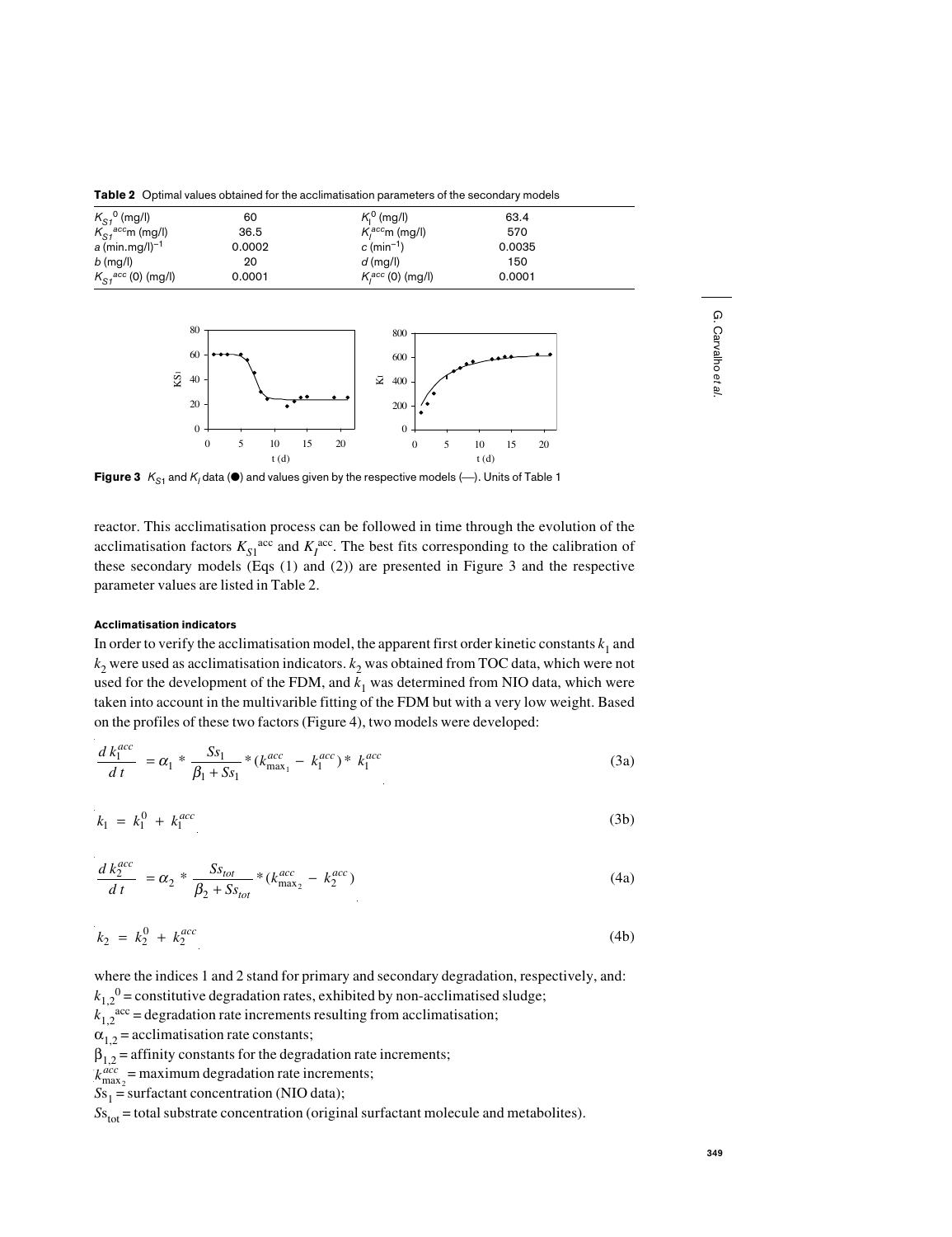

Figure 4 Acclimatisation indicators  $(k_1 \text{ and } k_2)$  data ( $\bullet$ ) and values given by the respective models  $(-)$ . Units of Table 1

The optimal fits for the models developed to describe the  $k_1$  and  $k_2$  acclimatisation indicators (Eqs (3) and (4)) are shown in Figure 4, and Table 3 contains the respective parameter values.

# Acclimatisation model verification

The acclimatisation indicators  $k_1$  and  $k_2$  give the same information on the sludge acclimatisation state as the models developed for  $K_{S1}$  and  $K_I$  and can thus be used as a tool to verify the model independently from the original FDM. However, they cannot be used as acclimatisation models as they do not affect the model output. Only the  $K_{S1}$  and  $K_I$  submodels are used to generate the global acclimatisation model results, affecting the model output variables  $rO<sub>2</sub>$  (respiration rate) and *S*s (substrate concentrations).

 $K_{S1}$  and  $k_1$  are both related to the surfactant primary biodegradation (breakdown of the original molecule  $S_{51}$ ), while  $K_I$  and  $k_2$  reflect the secondary biodegradation process. Therefore, the partial acclimatisation model developed for  $K_{S1}$  (Eqs (1a–b)) can be confirmed by comparison to the  $k_1$  model (Eqs (3a–b)), which presents the same form, although inverted. The model structure for the  $K_I$  partial acclimatisation model (Eqs (2a–b)) was inspired on the model for  $k_2$  (Equations (4a–b)), since the lack of sensitivity of the FDM towards this parameter hampered the precise estimation of the corresponding values. Running simulations for the studied conditions, these four models all indicate that the sludge can be considered acclimatised (further value changes lower than 10%) after around 9 days. This shows that the modelled parameters  $K_{S1}$  and  $K_I$  are consistent with the first order kinetic constants  $k_1$  and  $k_2$ , calculated independently from the FDM, which verifies the model structure and the parameter values.

#### Optimal operation scheme

When a surfactant is replaced in the textile process, a temporary loss in degradation efficiency takes place in the activated sludge system. The solution proposed in this paper involves the sludge pre-acclimatisation in order for it to be able to efficiently remove the new surfactant from the first day it is discharged. This pre-acclimatisation process consists of feeding scheduled amounts of the new surfactant to the bioreactor together with the normal discharged process wastewater. The two situations can be schematised on a oneyear basis as shown in Figure 5, for a textile process where a surfactant replacement occurs at the transitions between the two seasons.

|  |  |  |  | <b>Table 3</b> Optimal values obtained for the acclimatisation indicator model parameters |  |
|--|--|--|--|-------------------------------------------------------------------------------------------|--|
|--|--|--|--|-------------------------------------------------------------------------------------------|--|

| $k1^{0}$ (min-1)                                             | 0.00416   | $k_0^0$ (min <sup>-1</sup> )                  | 0.00354   |  |
|--------------------------------------------------------------|-----------|-----------------------------------------------|-----------|--|
| $, ^\mathrm{acc}$ (min <sup>-1</sup> )<br>$k_{\text{max }1}$ | 0.00654   | $k_{max 2}^{\text{acc}}$ (min <sup>-1</sup> ) | 0.0017    |  |
| $\alpha$ <sub>1</sub> (-)                                    | 0.8       | $\alpha_0$ (min <sup>-1</sup> )               | 0.0006    |  |
| $\beta_1$ (mg/l)                                             | 10        | $\beta_2$ (mg/l)                              | 200       |  |
| $k_1^{\text{acc}}$ (0) (min <sup>-1</sup> )                  | $10^{-6}$ | $k_2^{\text{acc}}$ (0) (min <sup>-1</sup> )   | $10^{-8}$ |  |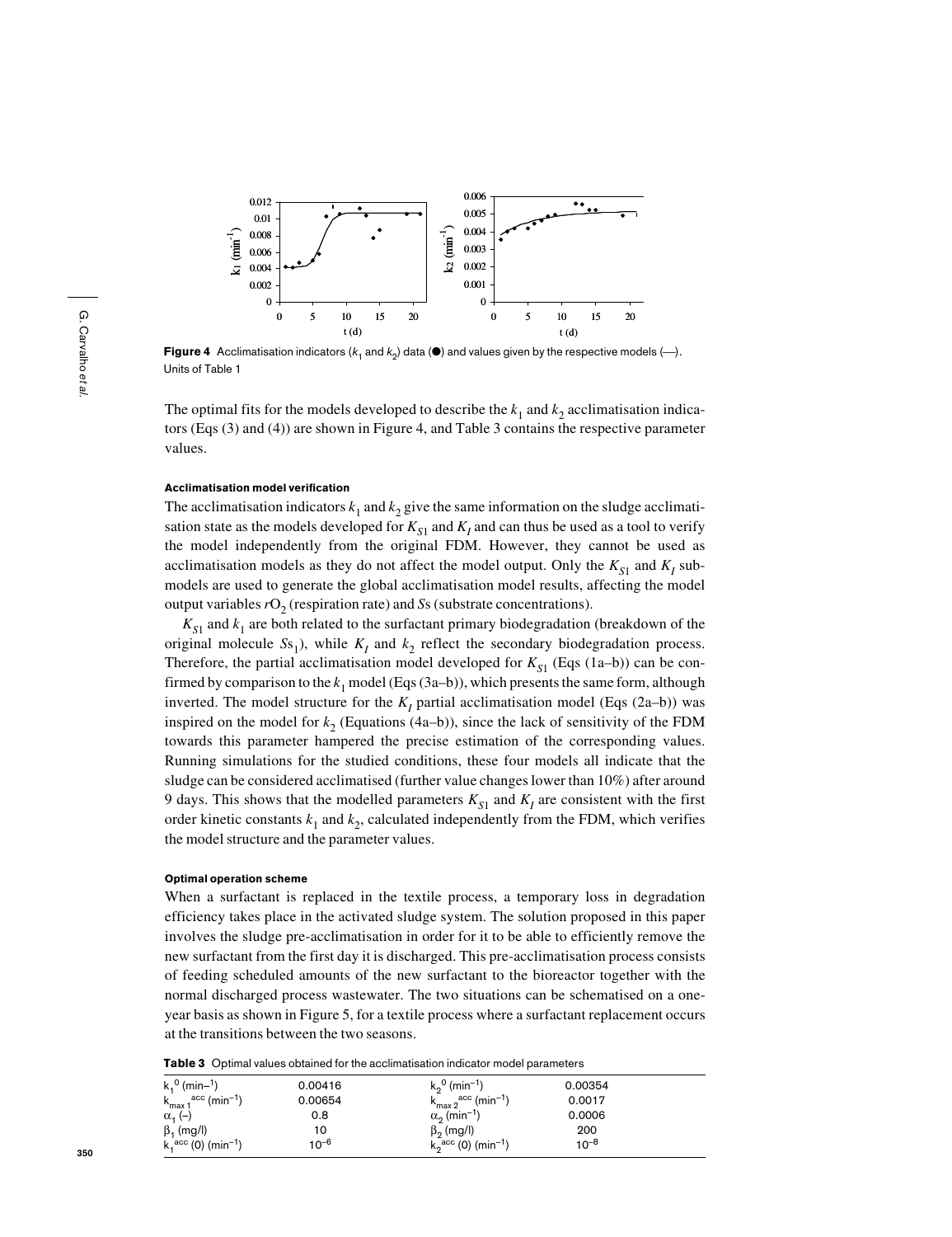

Figure 5 Normal and pre-acclimatisation operational schemes on a one-year basis



Figure 6 Four conjectured scenarios for the economic analysis of pre-acclimatisation

Running simulations of the acclimatisation model developed above, an optimal operation scheme for the studied situation was determined. The proposed pre-acclimatisation process would take 41 days, where the POE-10-LE should be fed by repeating the following organic load sequence: 1 day with 0.6 kg COD/kg SS, followed by three days with 0.05 kg COD/kg SS.

## Economic analysis

The cost analysis is generally divided in investment and operational costs. Within the former, the set up of the oxidation tank and the aeration system were considered. The operational costs included costs associated to the power supplied for aeration, the surfactant needed for pre-acclimatisation, sludge disposal and fines related to poor effluent quality. Four scenarios were conjectured in this analysis (Figure 6). The wastewater treatment plant can be designed considering pre-acclimatisation (scenarios A and B) or not (C and D). The plant can be operated according to (A and D) or regardless (B and C) the plans of construction.

The degradation capacity of the SBR activated sludge system was defined as the maximum load that can be degraded down to 80 mgCOD/l during the cycle working time. The degradation capacity of acclimatised and non-acclimatised sludge were determined by model simulations. Dividing these values by the aeration time of the SBR cycle, a net degradation capacity was calculated. The required tank volume was obtained by dividing the estimated organic load (515 kgCOD/d) by the net degradation capacity of the sludge. As expected, the acclimatised sludge presented a higher degradation capacity, thus requiring a smaller tank volume (206 m<sup>3</sup> instead of 312 m<sup>3</sup> for non-acclimatised sludge). The aeration system was designed in order to supply air at the maximum required respiration rate. In spite of the differences between acclimatised and non-acclimatised sludge respirometric response, the air flow requirements were about the same  $(45 \text{ kgO}_2/h)$ , as both systems had to degrade the same organic load. Two power laws compiled by Gillot *et al*. (1999) were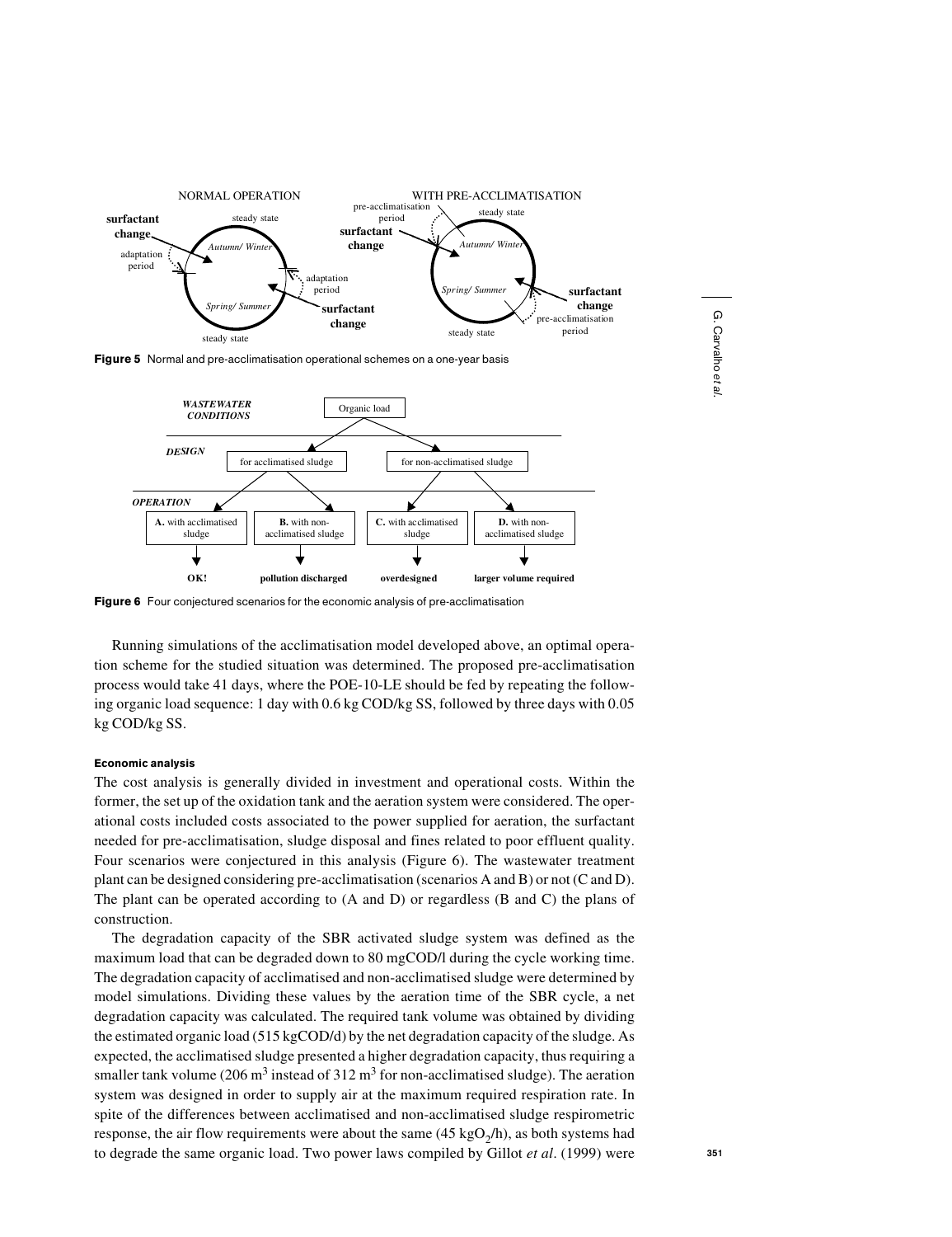used to calculate the costs associated to the oxidation tank and the aeration system. These investment costs were assumed to be depreciated in 10 years.

The energy supplied for aeration was calculated considering that aeration is controlled using the respirometric information given by the model simulations and a variable flow compressor. The costs associated to the surfactant needed for pre-acclimatisation  $(2.93 \in K)$ , sludge disposal (375  $\in$ /tonSS) and effluent quality were determined based on the model simulation results for the four hypothetical scenarios. The fines related to poor effluent quality were calculated by applying the cost formulas given in Vanrolleghem *et al*., (1996). The study was done for a working interval of one year, considering the periods of adaptation or pre-acclimatisation to a new surfactant between two periods of steady state operation. A total cost balance is summarised in Table 4.

From Table 4, the most cost-effective situation is given by scenario B, but it involves higher pollution discharges. This problem is not obvious from the values presented in Table 4, calculated for a basic effluent load, giving similar fines for effluent quality for all scenarios. However, when one focuses at periods where the estimated maximum load is fed (about 5 times the one used in the basic scenarios), these costs suffer an increase of about 70% for case B, whereas this increase is less than 5% for the other situations. This means that scenario B is not only inefficient but also results in higher costs.

Among the considered hypotheses, scenario A, although resulting in higher operational costs, allows the achievement of the same effluent quality performance in a smaller system, thus reducing the investment costs as compared to D. In addition, the pre-acclimatisation could eventually be carried out using a less purified product containing the same surfactant, resulting in lower operational costs for scenario A (e.g., using a product 30% cheaper would make scenario A the most cost effective).

# Conclusions

A previously developed model was successfully applied to an activated sludge acclimatisation study to a non-ionic surfactant. Based on the parameter values obtained from model calibrations on a series of batch experiments, an acclimatisation model was developed. Secondary models were proposed for two parameters  $(K_{S1}$  and  $K_l$ ), as these were found to vary more significantly with acclimatisation than the other parameters of the model, which were set constant in the acclimatisation model. Two independent factors, first order kinetic constants for primary and secondary biodegradation, were used as acclimatisation indicators for model verification. The acclimatisation model was applied to simulate the sludge acclimatisation evolution given different operational strategies. An operation scheme was proposed to pre-acclimatise the sludge when a change in the surfactant composition of the influent is predicted. A cost analysis was carried out, comparing four scenarios of acclimatisation design and performance. The lowest costs apparently result from a scenario

Table 4 Total cost balance for the four hypothetical scenarios

| Scenario                                                 | A       | в       | c       | D       |
|----------------------------------------------------------|---------|---------|---------|---------|
| Oxidation tank $(\epsilon)$                              | 134.220 | 134.220 | 163,560 | 163,560 |
| Aeration system $(\epsilon)$                             | 45,920  | 45,920  | 45.900  | 45,900  |
| Total investment $(\epsilon)$                            | 180,140 | 180.140 | 209,460 | 209,460 |
| Depreciation of investment $(\epsilon/\gamma r)$         | 18.140  | 18.140  | 20,950  | 20,950  |
| Energy for aeration $(\epsilon/\gamma r)$                | 11,290  | 11,290  | 11,090  | 11,120  |
| Surfactant for pre-acclimatisation $(\epsilon/\gamma r)$ | 6,900   |         | 6.900   |         |
| Sludge disposal $(\epsilon/\gamma r)$                    | 11.550  | 11.470  | 11,530  | 11.460  |
| Effluent quality $(\epsilon/\gamma r)$                   | 880     | 880     | 900     | 900     |
| Total operational costs $(\epsilon/\gamma r)$            | 30,620  | 23,640  | 30,420  | 23,480  |
| TOTAL $(\epsilon/\gamma r)$                              | 48,630  | 41,780  | 51,370  | 44,430  |